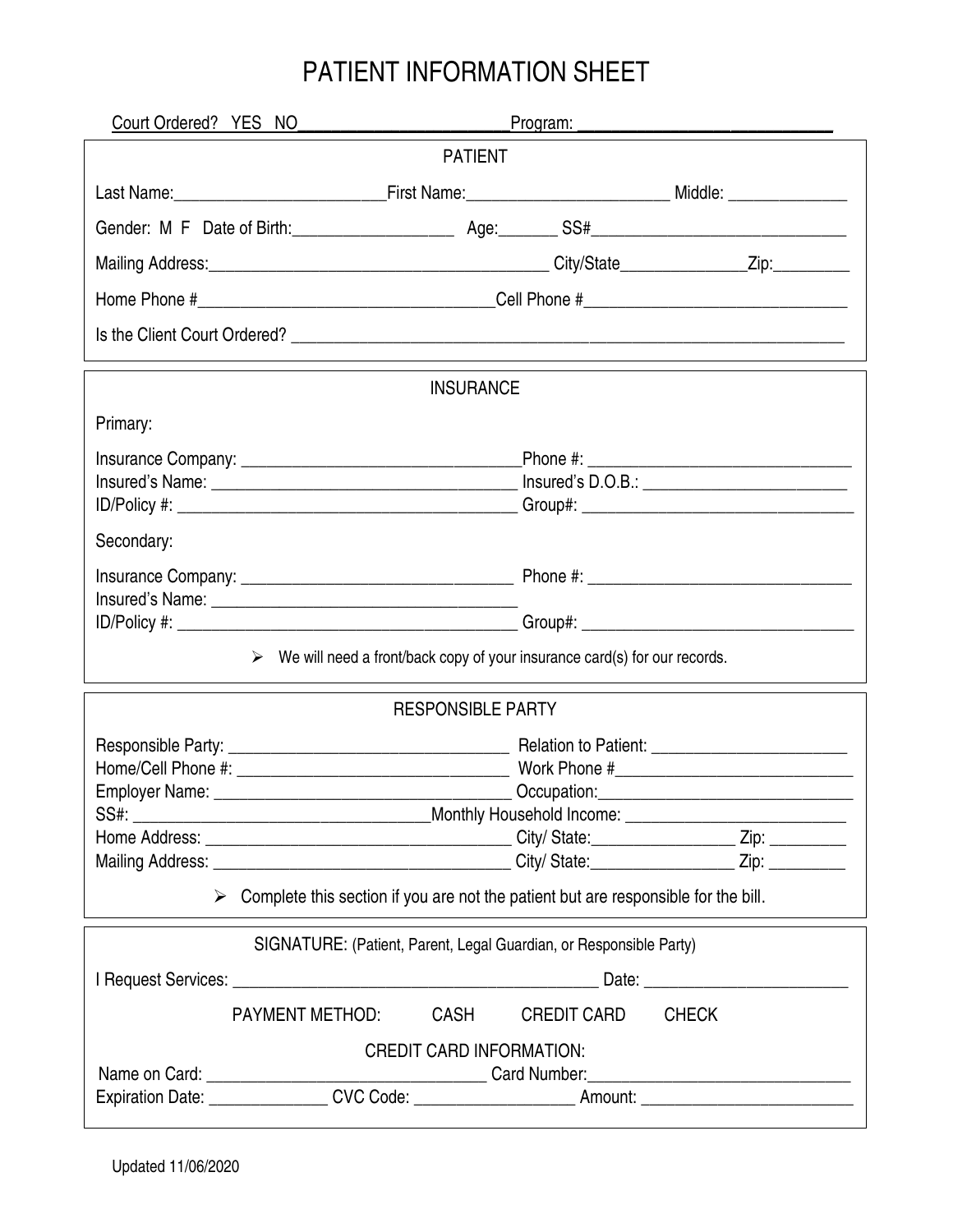## EXPLANATION OF SERVICES FOR DAY TREATMENT & PAYMENT AGREEMENT

Youth Emergency Services provides family and youth intervention and family and children empowerment programs (Day Treatment) services to children from the ages of 8 to 17. Who are transitioning from out of the home placement or detention back into the community, who have been or would be expelled from public school and those at risk of out of home placement through court involvement and are in need of treatment. It is the goal of the Day Treatment Program to provide youth with education and treatment services while keeping them in their homes. Youth will receive group counseling, learn independent living skills, work with professionals to treat their substance abuse or mental health challenges, do school related homework and attend life skills sessions.

Individual and family therapy are a part of the program and include one individual session and one family session at least once every other week, a monthly treatment plan to ensure the family and child are working toward the same goals and a parenting class. Group therapy runs every day the program is in session. These will be billed to your insurance. Parent can request that their child be seen more often than once every other week if desired.

Day Treatment case management services are billed separately from therapy services. Therapy will be billed to private insurance, Medicaid, or the Children's Mental Health Waiver. A monthly rate of \$350.00 will be billed, which includes the parents' portion of services and any co-pays. The services provided by Day Treatment staff include: Independent living skills, school related homework sessions and life skills sessions. These skill sessions include Character Counts, Corrective Thinking, Anger Management, and Team Building. The average length of the Day Treatment Program is 6 months. The first 6 months will be billed upfront for a total of \$2,100.00. The first month's fee is due upfront; you will be sent a monthly bill thereafter with payments being due by the 10<sup>th</sup> of each month. The remaining amount can be broken into a payment plan of 6, 12, or 18 months. If the client leaves prior to 6 months, it will be the parent's responsibility to meet with accounting for proper credit for any months not used. If treatment services go beyond 6 months, parents will be billed \$350.00 for each month exceeding 6 months.

We are dedicated to the treatment of your client and family. Please meet with our billing department should these finances stand in your way.

## Total due for 6 months of service= \$2,100.00

| Down Payment:               | <b>Remaining Balance:</b> |
|-----------------------------|---------------------------|
| <b>Payment Extended for</b> | Monthly Payment:          |
| Signature:<br>Witness:      | Date:                     |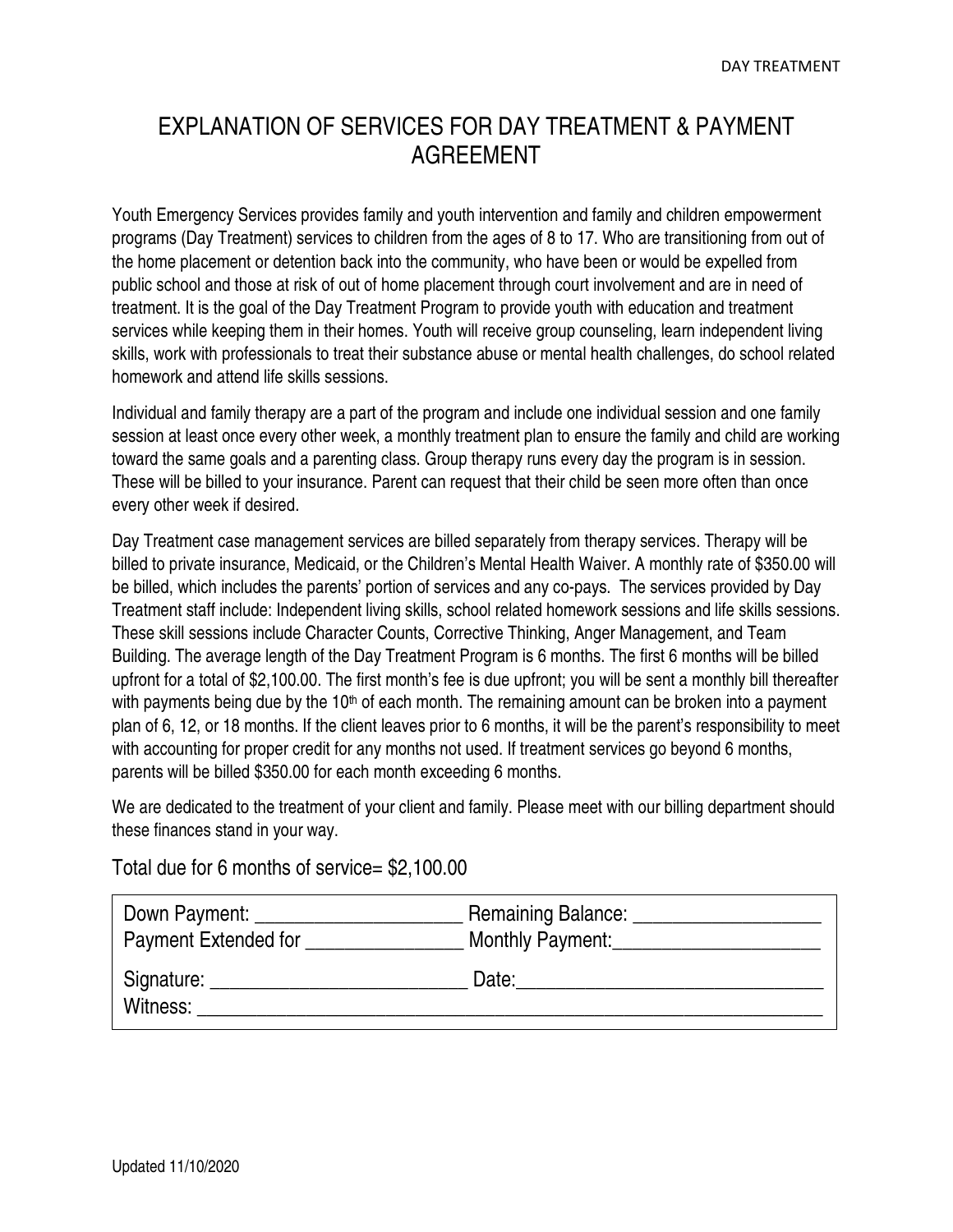There will be a \$25.00 service charge on all returned checks.

The Y.E.S. House will make every effort to work with you to develop a mutually agreed-upon payment plan. We ask that you actively communicate with us and meet your payment agreements. It is our goal to avoid moving to a formal collection process. If collection becomes necessary by suit or otherwise, I, the undersigned, agree to pay all costs of collection, including all attorney's fees, court costs, filing fees. This includes charges or commissions that may be assessed to us by any collection agency retained to pursue this matter, which maybe as much as 50% of the principal balance owed.

I, the undersigned, have read the payment policies and do hereby agree to the terms of this payment agreement.

| Dated this | Jav of | nr<br>- - |
|------------|--------|-----------|
|------------|--------|-----------|

| Signature |
|-----------|
| $\sim$    |

Witness **with the set of the set of the set of the set of the set of the set of the set of the set of the set of the set of the set of the set of the set of the set of the set of the set of the set of the set of the set of**